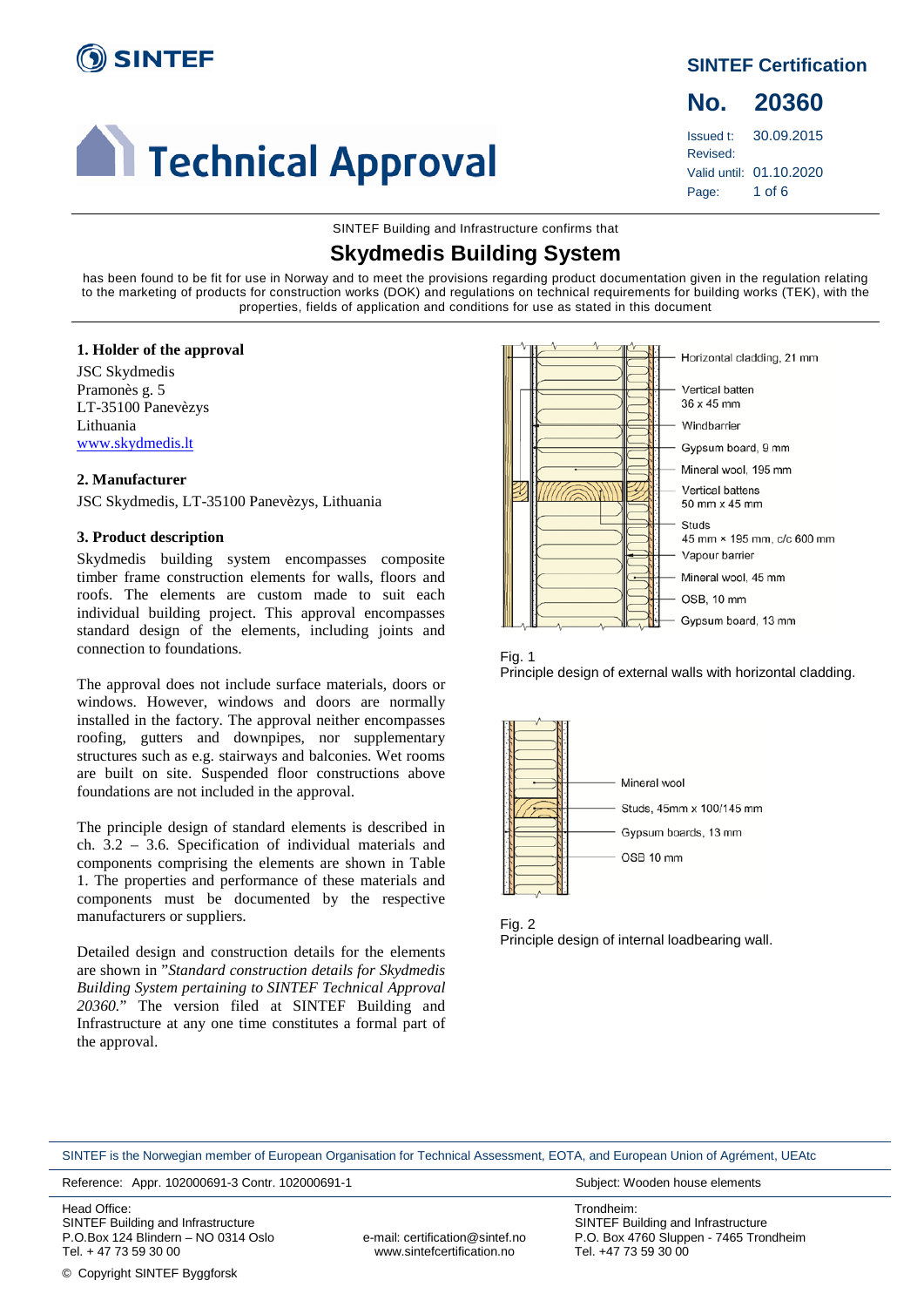## *3.2 External walls*

Fig. 1 shows the principle design of standard external walls. The elements are storey-high and the length is adjusted to suit the house type and/or to facilitate transport.

External wall elements are normally delivered to the building site with exterior cladding, wind barrier, insulation and water vapour barrier, and with windows and possible doors installed at the factory. The walls are made with total thermal insulation thickness from 245 mm to 295 mm as required. Internal framing, insulation and lining inside the water vapour barrier is normally executed on site.

Table1

## Skydmedis Building System. Material specifications

## *3.3 Internal walls*

Fig. 2 shows the principle design of standard internal walls. The principle design of internal partition walls comprise 45 mm x 100 mm studs of structural timber spaced c/c 600 mm, with a layer of 12.5 mm gypsumboard and 10 mm OSB board on each side. The elements are storey-high with lengths adjusted to suit to the house type and floor plan. The walls are normally insulated with mineral wool, and stud dimension suited for possible loadbearing requirement.

| <b>Material / component</b>                  | <b>Specification</b><br>(Non-advised material dimensions are to be as specified in "Standard construction details" or as<br>specified for each individual building project)                                                                                                                   |
|----------------------------------------------|-----------------------------------------------------------------------------------------------------------------------------------------------------------------------------------------------------------------------------------------------------------------------------------------------|
| <b>Load-bearing</b><br>components            |                                                                                                                                                                                                                                                                                               |
| Timber in walls, floors<br>and roof          | Structural timber graded to strength class C24 according to EN 338, machine graded according to EN<br>14081, or in accordance with specific calculations.<br>Laminated timber according NS-EN 1194/NS- EN 14080, formaldehyde class E1, with quality rating<br>according to specific metrics. |
| <b>Prefabricated beams</b>                   | - Steico I-joists in accordance with ETA 06/0238                                                                                                                                                                                                                                              |
| Subfloor                                     | Kronoply OSB/3 22 mm according to SINTEF Technical Approval no. 2575                                                                                                                                                                                                                          |
| Roof sheathing                               | - Kronoply OSB/3 22 mm according to SINTEF Technical Approval no. 2575                                                                                                                                                                                                                        |
| <b>Fastener products</b>                     |                                                                                                                                                                                                                                                                                               |
| Screws, nails and metal<br>fasteners         | Screws, nails and fasteners for exterior cladding, anchoring, etc. must comply with requirements in<br>EN 14592.                                                                                                                                                                              |
| Adhesive tape                                | - SIGA Tapes according to SINTEF Technical Approval no. 20134                                                                                                                                                                                                                                 |
| Sealing compound                             | Bostik Silmax sealing compound 2620                                                                                                                                                                                                                                                           |
| <b>Insulation material</b>                   |                                                                                                                                                                                                                                                                                               |
| Thermal insulation                           | Mineral wool insulation in accordance with EN 13162, with declared thermal conductivity max. $\lambda_D =$<br>0.037 W/mK, and fire classification A1 in accordance with EN13501-1, characterised as not<br>combustible in compliance with EN ISO 1182.                                        |
| Air and moisture<br>barriers                 |                                                                                                                                                                                                                                                                                               |
| Water vapour contol<br>layer                 | DuPont Airguard Smart according SINTEF Technical Approval no. 20321                                                                                                                                                                                                                           |
| Wind barrier                                 | - GU 9 gypsumboard in accordance with EN 520, Type EH.<br>- SIGA Majvest according to SINTEF Techncial Approval no. 20131                                                                                                                                                                     |
| Combined wind barrier<br>and underlayer roof | SIGA Majvest according to SINTEF Techncial Approval no. 20131<br>Tyvek Pro according SINTEF Technical Approval no. 2134                                                                                                                                                                       |
| <b>Cladding</b>                              |                                                                                                                                                                                                                                                                                               |
| <b>Exterior cladding</b>                     | Wall: - 9 mm gypsumboards type A in accordance with EN 520.                                                                                                                                                                                                                                   |
| Interior cladding                            | Roof: - 12.5 mm gypsum boards type A in accordance with EN 520.<br>Wall: - 12.5 mm gypsum boards type A in accordance with EN 520.<br>- 10 mm OSB boards in accordance with EN 13986. Formaldehyde class E1.                                                                                  |
| <b>Windows/doors</b>                         |                                                                                                                                                                                                                                                                                               |
|                                              | Windows and doors installed in the elements are not covered by this approval, but must comply with<br>thermal insulation and tightness requirements as indicated in regulations on technical requirements<br>for building works (TEK).                                                        |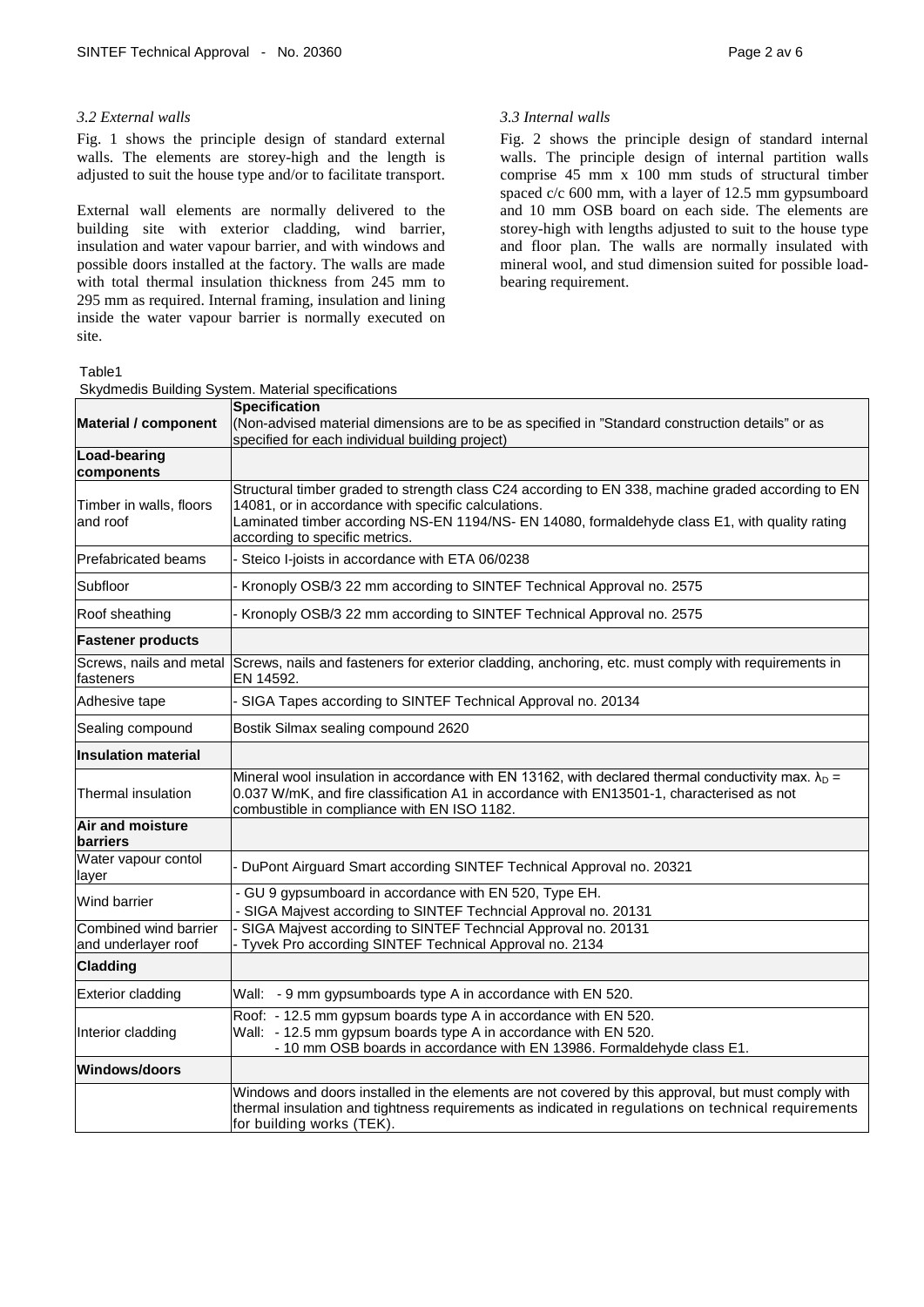### *3.4 Separating walls between apartments*

Fig. 3 shows the principle design of walls between separate apartments, based on storey-high wall elements installed as double walls. The elements are assembled in the factory, apart from the inner most gypsumboard layer which is installed on site with staggered joints.



## Fig. 3

Principle design of separating wall between apartments

#### *3.5 Floors*

Fig. 4 shows the principle design of suspended floors inside the same housing unit. Standard element width is 2.4 m. The length is adjusted to suit the house width. The elements are normally delivered on-site with joists, floor sheathing (subfloor) and to some extent insulation, while further completion is carried out on site. For floors between separate apartments the elements are between separate apartments the elements are supplemented with a floating floor on top and a ceiling construction as recommended in SINTEF Building Research Design Guide 522.511. See fig. 5.



Fig. 4

Principle design of suspended floor inside a housing unit

Standard floors are designed for stiffness in accordance with SINTEF Building Research Design Guide 522.351 unless no other specification is made for each specific building project.



Principle design of seperating floor between housing units

#### *3.6 Roof elements*

Fig. 6 shows the principle design of roof elements. The load-bearing structure is based on 45 mm x 295 mm structural timber rafters spaced c/c 600 mm, alternatively on rafters made of glue laminated timber as indicated in Table 1.



Fig. 6 Principle design of insulated roof elements

The roof elements are normally delivered on site with battens, counter battens, roofing underlay, thermal insulation and water vapour barrier.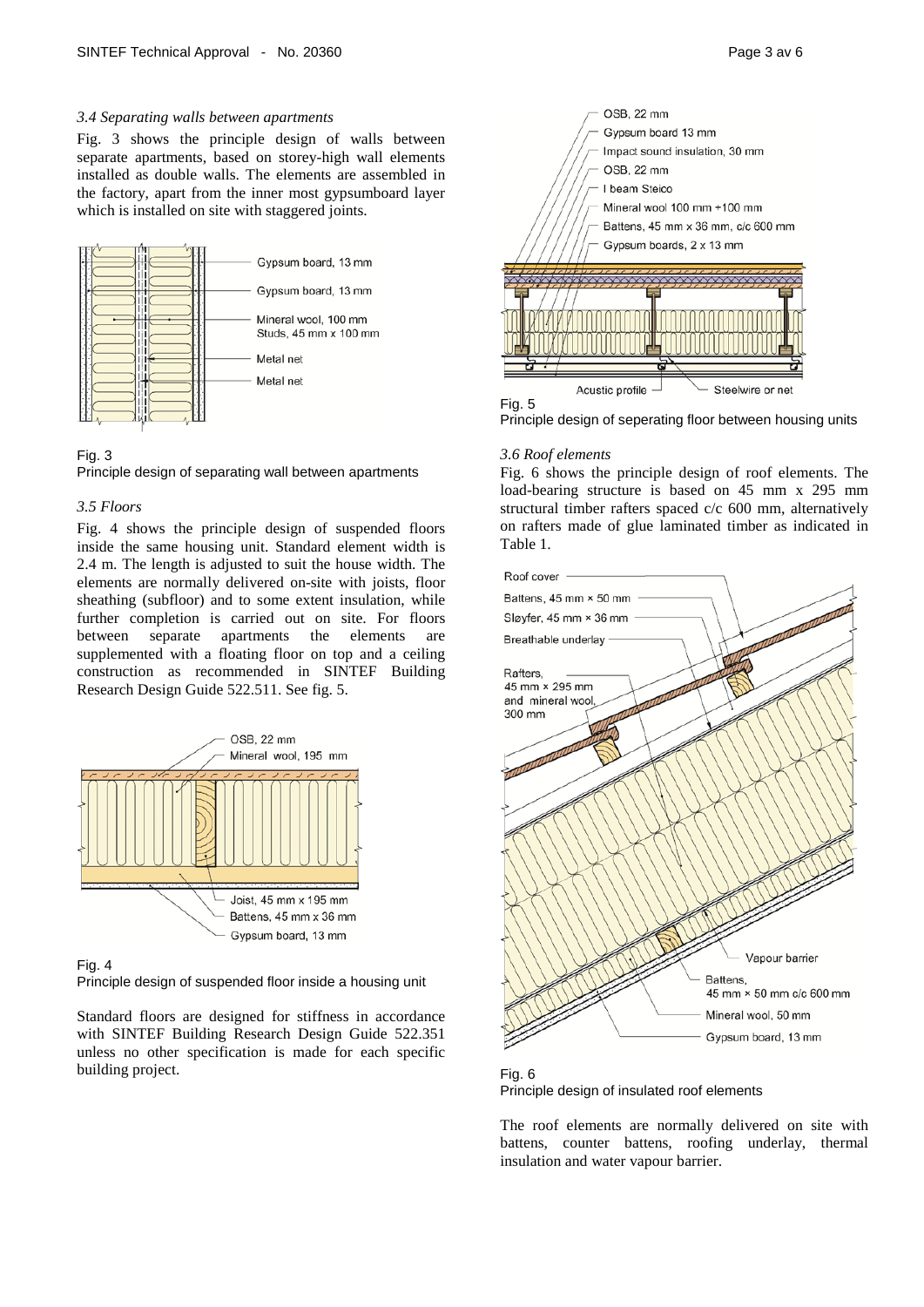#### *3.7 Construction details in general*

It is presumed that assembly and construction details for Skydmedis elements which are not covered by "*Standard construction details for Skydmedis Building System pertaining to SINTEF Technical Approval TG 20360*" are in accordance with the relevant recommendations in the SINTEF Building Research Design Guides.

### **4. Fields of application**

Skydmedis Building System can be used in single family houses, semi-detached/split-level houses and cabins, restricted to fire class 1 according to TEK. See also cl. 5.2 concerning fire resistance and special conditions for use in cl. 7.

#### **5. Properties**

#### *5.1 Load-bearing capacity*

The structural capacity of load-bearing elements are calculated separately in full for each individual building project in accordance with NS-EN 1995-1-1 with national annex NA, and NS-EN 1991-1-1, 3 and 4 with national annexes NA for imposed loads, snow loads and wind loads.

The wall elements may be regarded to provide acceptable lateral wind bracing for low-rise houses of maximum two stories. However, for two-storey houses the wind bracing resistance should be examined more closely if the length of the façade is more than 2.5 times the total length of walls parallel to the wind at ground floor, minus openings for windows and doors.

## *5.2 Fire resistance*

Fire resistance and load-bearing capacity for load-bearing structures is given in table 2. The structural capacity of load-bearing elements in fire situation must be calculated for each individual project according to NS-EN 1995-1-2 with national annex NA. The load-bearing capacity for the given fire exposure time must be checked against the design load for each specific project according to relevant parts of NS-EN 1991.

Fastener lengths necessary for fastening internal boards: 1 layer of 13 mm gypsum boards, fastener length 23 mm. 2 layers of 13 mm gypsum boards, fastener length 35 mm The fastening of the boards must be in accordance with the supplier's instructions.

#### *5.3 Sound insulation*

With separating wall and floor construction as described in chap. 3, and with construction details for connections as indicated in "*Standard construction details for Skydmedis Buidling System pertaining to SINTEF Technical Approval TG 20360*", the sound insulation properties in accordance with NS-EN ISO 140-4 and -7 as well as NS-EN ISO 717- 1 and -2, are expected to be as indicated in Table 3 for completed house constructions. This corresponds to sound insulation class C in accordance with NS 8175.

#### Table 2

Fire resistance and load-bearing capacity after given fire exposure time for fire separating and load-bearing structures in Skydmedis Building System

| Structure, with structural timber Fire resistance<br>spaced c/c 600 mm  | equivalent to        | Load-bearing<br>capacity per<br>beam/stud |
|-------------------------------------------------------------------------|----------------------|-------------------------------------------|
| External wall. See Fig. 1                                               |                      |                                           |
| $-45$ mm x 195mm $+50$ mm<br>- Gypsumboard 12.5 mm<br>- OSB-board 10 mm | REI 30 <sup>1)</sup> | 120 kN                                    |
| Internal wall. See Fig. 2                                               |                      |                                           |
| - 45mm x 145mm<br>- Gypsum 12.5 mm<br>- OSB-board 10 mm                 | REI $30^{4}$         | 44 kN                                     |
| Internal separating wall. See Fig. 3                                    |                      |                                           |
| - 45mm x 100 mm<br>- Gypsum 12.5 mm<br>- OSB-board 10 mm                | REI 30 <sup>2)</sup> | 41 kN                                     |
| Floor. See Fig. 4                                                       |                      |                                           |
| - 45mm x 195mm<br>- Gypsum 12.5 mm                                      | REI $15^{3}$         | 4 kNm                                     |
| Seperating floor. See Fig. 5                                            |                      |                                           |
| - Steico SJ60/240 + 50 mm<br>- 2xGypsum 12.5 mm                         | REI $30^{3}$         | 5)                                        |
| Roof. See Fig. 6                                                        |                      |                                           |
| $-45x295 +$ framing<br>- Gypsum 12.5 mm                                 | REI $30^{3}$         | 11 kNm                                    |

<sup>1)</sup> One sided fire exposure on the inside

- <sup>2)</sup> One sided fire exposure
- $\frac{3}{4}$  One sided fire exposure from underneath
- $^{4)}$  Two sided fire exposure
- 5) Load-bearing capacity not reduced after 30 minutes of fire exposure

#### Table 3

Estimated sound insulation performance in completed houses

| Structure                              | Estimated, weighted<br>apparent sound<br>reduction index<br>R'w | Estimated<br>weighted<br>normalised impact<br>sound pressure<br>level<br>$L_{\text{n.w}}'$ |
|----------------------------------------|-----------------------------------------------------------------|--------------------------------------------------------------------------------------------|
| Floors between                         |                                                                 |                                                                                            |
| apartments                             | $\geq$ 55 dB                                                    | $\leq$ 53 dB                                                                               |
| Separating walls<br>between apartments | $\geq$ 55 dB                                                    |                                                                                            |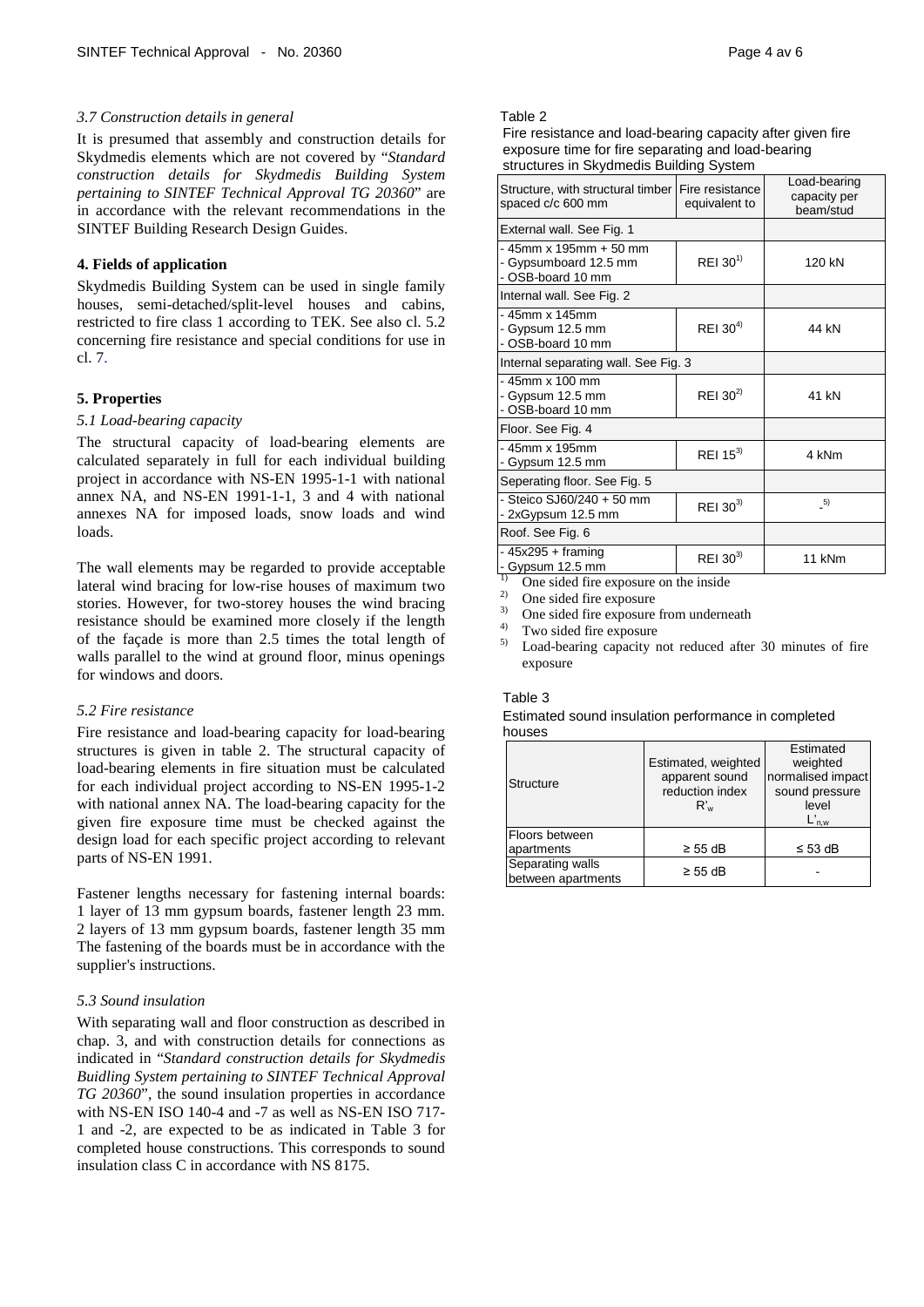#### *5.4 Thermal insulation*

Table 4 shows U-values for the elements in accordance with EN ISO 6946. The values apply to a spacing of c/c 600 mm for studs, joists and rafters.

#### Table 4

U-values for Skydmedis Building System, with mineral wool having thermal conductivity  $\lambda_D = 0.037$  W/(mK) and standard design as described in chapter 3.

| Structure, with structural timber spaced<br>$c/c$ 600 mm | Total<br>insulation<br>thickness<br>mm | U-value<br>$W/(m^2K)$ |  |  |
|----------------------------------------------------------|----------------------------------------|-----------------------|--|--|
| <b>External wall</b>                                     |                                        |                       |  |  |
|                                                          |                                        |                       |  |  |
| <b>Studs</b>                                             |                                        |                       |  |  |
| $-45$ mm x 145mm $+50$ mm framing                        | 195                                    | 0.22                  |  |  |
| - $45$ mm x 195mm + 50mm framing                         | 245                                    | 0.18                  |  |  |
| Roof elements                                            |                                        |                       |  |  |
| Rafters                                                  |                                        |                       |  |  |
| $-45x245 + 50$ mm framing                                | 295                                    | 0.15                  |  |  |
| $-45x295 + 50$ mm framing                                | 345                                    | 0.13                  |  |  |

#### **6. Environmental aspects**

#### *6.1 Substances hazardous to health and environment*

The product contains no hazardous substances with priority in quantities that pose any increased risk for human health and environment. Chemicals with priority include CMR, PBT or vPvB substances.

#### *6.2 Effect on indoor environment*

The product is not regarded as emitting any particles, gases or radiation that have a perceptible impact on the indoor climate, or to have any significant impact on health.

#### *6.3 Waste treatment/recycling*

The product shall be sorted as wood, metal, gypsum, residual waste or other appropriate waste fractions on the building/demolition site. The product shall be delivered to an authorized waste treatment plant for material recovery, energy recovery and disposal.

#### *6.4 Environmental declaration*

No environmental declaration (EPD) has been worked out for the product.

#### **7. Special conditions for use and installation**

#### *7.1 Structural design*

For each delivery a full structural calculation of the necessary load-bearing capacity of the elements shall be worked out and documented according to NS-EN 1995-1-1 with loads according to EN 1991-1. Capacity in the case of fire shall be worked out and documented according to NS-EN 1995-1-2.

For floors between separate apartments it is recommended to design for high floor stiffness in accordance with SINTEF Building Reserach Design Guide No. 522.351.

#### *7.2 Insulation*

Beyond what is stated in cl. 5.4 the necessary thermal insulation and U-values according to TEK shall be determined and verified for each individual building project.

#### *7.3 Installation*

The elements shall be installed as shown in "*Standard construction details for Skydmedis Building System pertaining to SINTEF Technical Approval TG 20360*."

Anchoring to foundations and connections between the elements shall be carried out according to the structural design for the required wind load resistance in the specific building project. Special attention must be paid to temporary load situations during erection of the building that may lead to reduced load-bearing capacity or other functions.

#### *Transport and storage*

Finished elements must be protected from exposure to precipitation during both transport and storage.

#### **8. Factory production control**

The factory production of Skydmedis Building System is subject to supervisory factory production and product control according to contract with SINTEF Building and Infrastructure concerning SINTEF Technical Approval*.*

#### **9. Basis for the approval**

This approval is primarily based on assessments of the manufacturer's construction design details as well as material and component specifications. Properties are determined on the basis of the following:

- SINTEF Byggforsk's Design Guide No. 471.010-013 (thermal insulation).
- SINTEF Byggforsk's Design Guide Nos. 520.321 and 322 (fire resistance).
- SINTEF Byggforsk's Design Guide No. 522.511-512 (sound insulation).
- SINTEF Byggforsk's Design Guide No. 524.325 (sound insulation).
- SINTEF Byggforsk Project Memo dated 2013-06-17 (Fire calculations)
- SINTEF Byggforsk Evaluation report 102000691-3 (environmental evaluation)